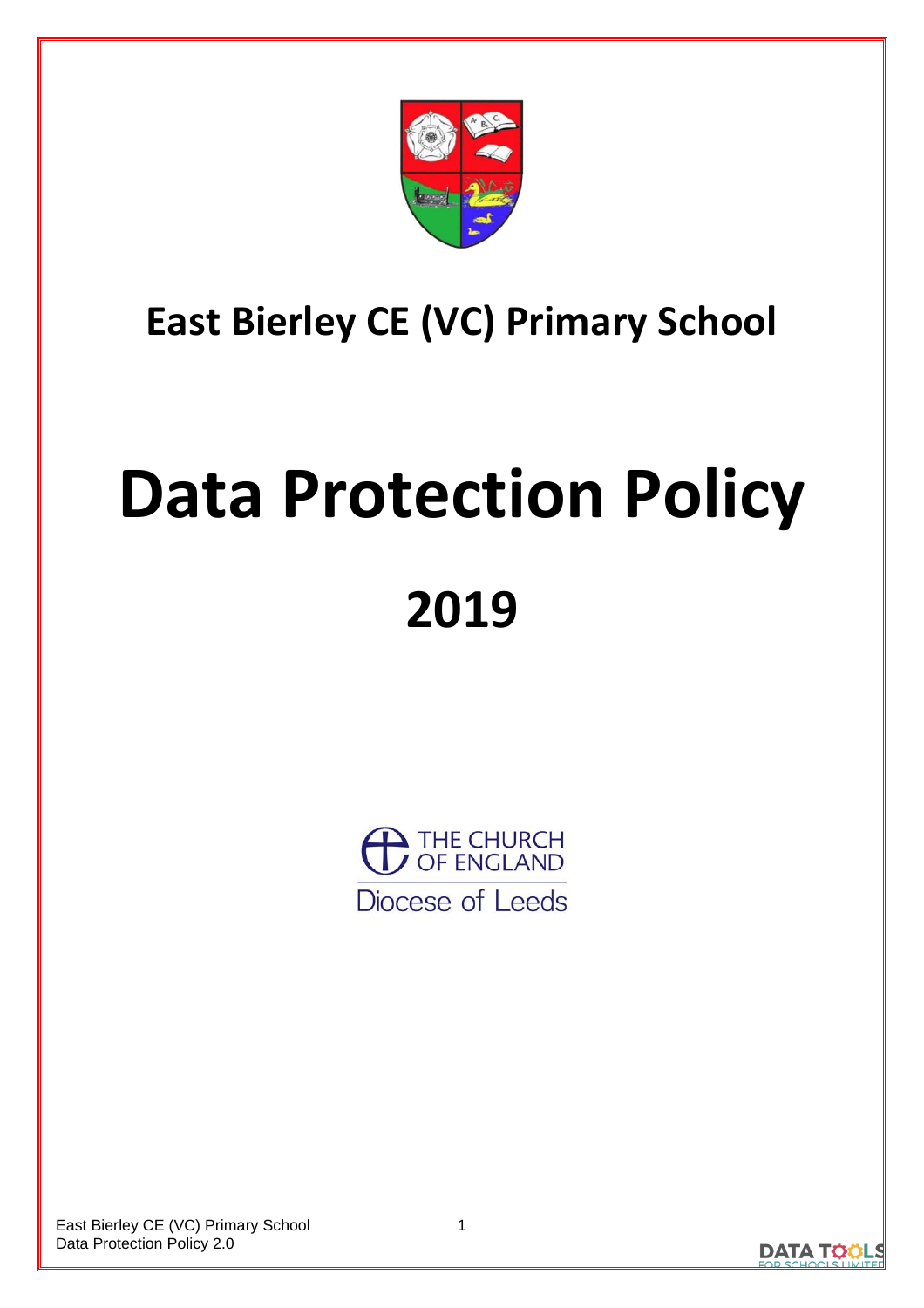## 1. Aims

East Bierley CE (VC) Primary School aims to ensure that all personal data collected about staff, pupils, parents, governors, visitors and other individuals is collected, stored and processed in accordance with the General Data Protection Regulation (EU) 2016/679 (GDPR) and the Data Protection Act 2018 (DPA 2018).

This policy applies to all personal data, regardless of whether it is in paper or electronic format.

## 2. Legislation and guidance

This policy meets the requirements of the GDPR and the DPA 2018. It is based on guidance published by the Information Commissioner's Office (ICO).

In addition, this policy complies with regulation 5 of the Education (Pupil Information) (England) Regulations 2005, which gives parents the right of access to their child's educational record.

It also reflects the ICO's code of practice for the use of surveillance cameras and personal information. It should be noted that this guidance has yet to be updated to reflect the latest legislation.

## 3. The data controller

East Bierley CE (VC) Primary School processes personal data relating to pupils, parents, staff, governors, visitors and others, and therefore is a data controller.

The school has paid its data protection fee to the Information Commissioner's Office (ICO), as legally required. Our ICO registration number is Z7085358.

## 4. Roles and responsibilities

This policy applies to **all staff** employed by our school, and to external organisations or individuals working on our behalf. Staff who do not comply with this policy may face disciplinary action.

#### **4.1. Governing body**

The governing body has overall responsibility for ensuring that our school complies with all relevant data protection obligations.

#### **4.2. Data protection officer**

The Data Protection Officer (DPO) is responsible for overseeing the implementation of this policy, monitoring our compliance with data protection legislation, and developing related policies and guidelines where applicable.

The DPO will work with the Data Protection Lead in school to produce an annual report to the governing body of the school's data protection activities and, where relevant, report their advice and recommendations on school data protection issues.

The DPO is the official point of contact for individuals whose data the school processes, and for the ICO.

Our DPO is Data Tools for Schools Limited and is contactable via the school office.

#### **4.3. Headteacher**

The Headteacher acts as the representative of the data controller on a day-to-day basis.

#### **4.4. Data Protection Lead**

The Data Protection Lead within school is the Business Manager. The data protection lead acts as the point contact for staff and data subjects on all data protection issues, liaising with the DPO where necessary.

#### **4.5. All staff**

Staff are responsible for:

- Collecting, storing and processing any personal data in accordance with this policy
- Informing the school of any changes to their personal data, such as a change of address
- Contacting the DPO or Data Protection Lead in the following circumstances:

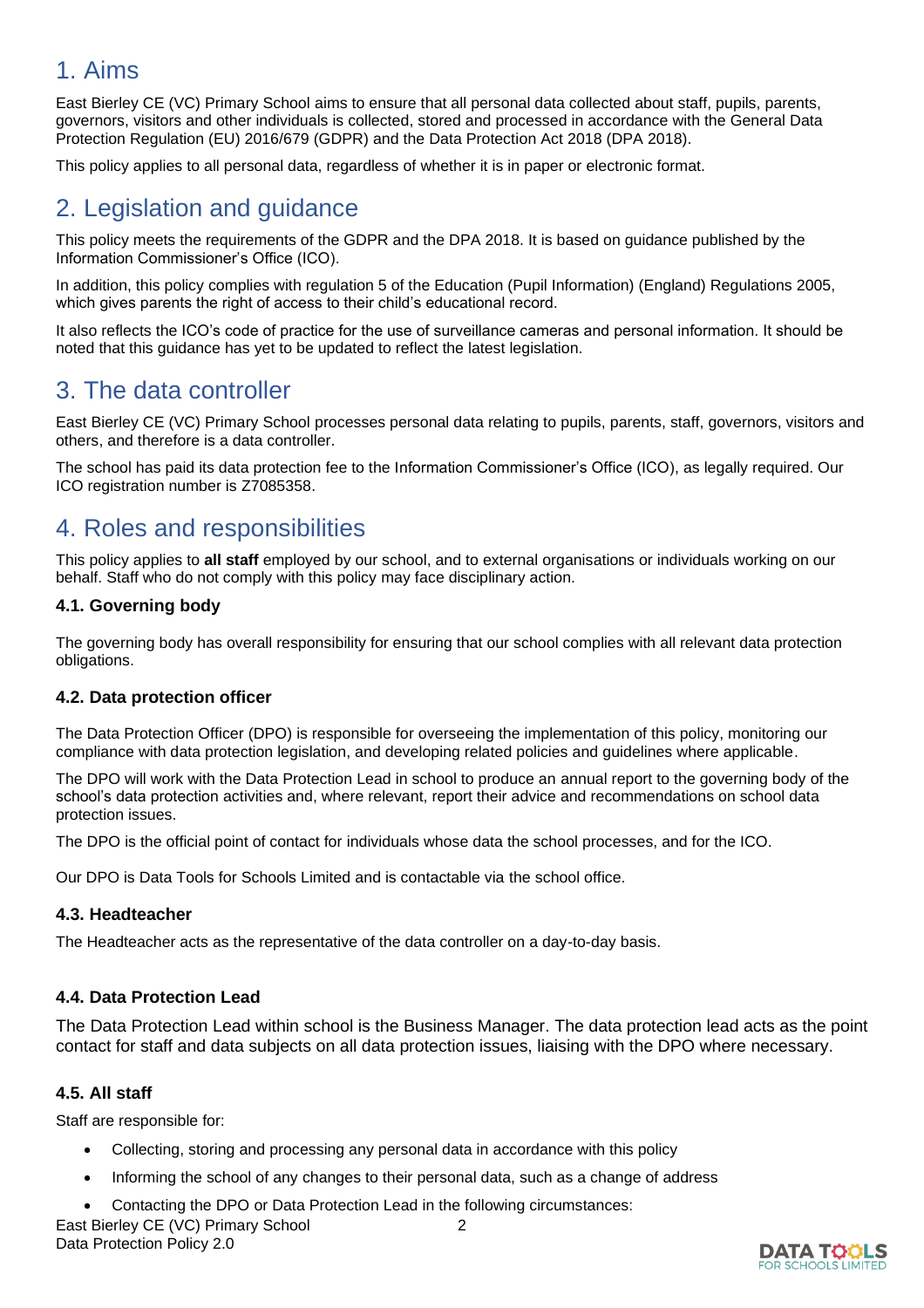- $\circ$  With any questions about the operation of this policy, data protection legislation, retaining personal data or keeping personal data secure
- o If they have any concerns that this policy is not being followed
- $\circ$  If they are unsure whether or not they have a lawful basis to use personal data in a particular way
- $\circ$  If they need to rely on or capture consent, draft a privacy notice, deal with data protection rights invoked by an individual, or transfer personal data outside the European Economic Area (EEA)
- o If there has been a data breach
- $\circ$  Whenever they are engaging in a new activity that may affect the privacy rights of individuals
- o If they need help with any contracts or sharing personal data with third parties

## 5. Data protection principles

The GDPR is based on data protection principles that our school must comply with.

The principles say that personal data must be:

- Processed lawfully, fairly and in a transparent manner
- Collected for specified, explicit and legitimate purposes and not processed further in a manner that is incompatible with these purposes.
- Adequate, relevant and limited to what is necessary to fulfil the purposes for which it is processed
- Accurate and, where necessary, kept up to date
- Kept for no longer than is necessary for the purposes for which it is processed
- Processed in a way that ensures it is appropriately secure

This policy sets out how the school aims to comply with these principles.

## 6. Data protection by design and default

We will put measures in place to show that we have integrated data protection into all of our data processing activities, including:

- Appointing a DPO, and ensuring they have the necessary resources to fulfil their duties and maintain their expert knowledge. The DPO should have expert knowledge of data protection laws and an understanding of how to apply these in an educational context. The DPO should not be a key decision maker on how data is managed within the school.
- Only processing personal data that is necessary for each specific purpose of processing, and always in line with the data protection principles set out in relevant data protection law (see section 5)
- Completing data protection impact assessments where the school's processing of personal data presents a high risk to rights and freedoms of individuals, and when introducing new technologies (the DPO will advise on this process)
- Integrating data protection into internal documents including this policy, any related policies and privacy notices
- Regularly training members of staff on data protection law, this policy, any related policies and any other data protection matters; we will maintain a record of attendance
- Ensuring that new members of staff have appropriate data protection training as part of their induction
- Regularly conducting reviews and audits to test our privacy measures and make sure we are compliant
- Maintaining records of our processing activities, including:
	- For the benefit of data subjects, making available the name and contact details of our school and DPO and all information we are required to share about how we use and process their personal data (via our privacy notices)
	- $\circ$  For all personal data that we hold, maintaining an internal record of the type of data, data subject, how and why we are using the data, any third-party recipients, any international transfers, how and why we are storing the data, retention periods and how we are keeping the data secure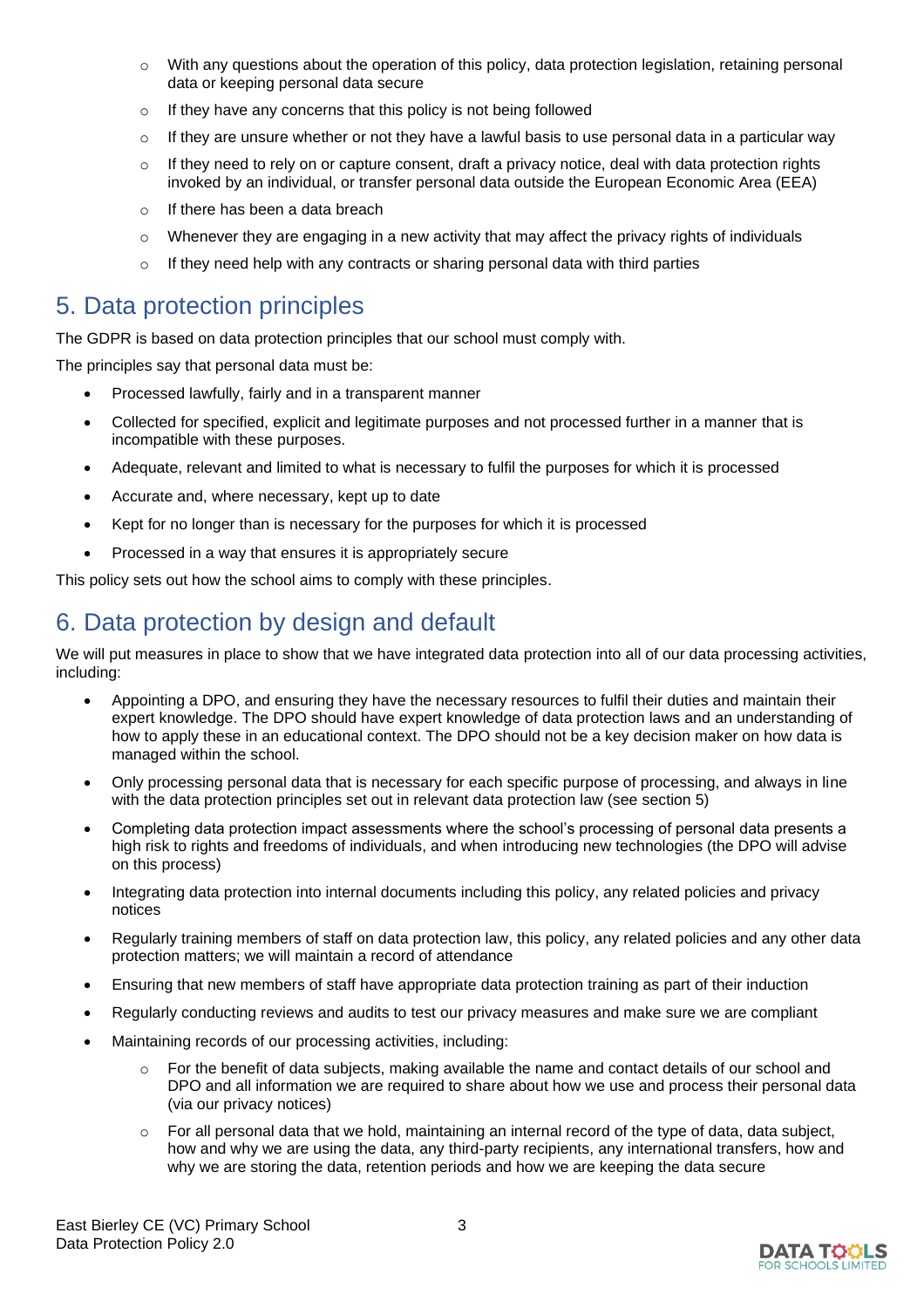## 7. Collecting personal data

#### **7.1. Lawfulness, fairness and transparency**

We will only process personal data where we have one of 6 'lawful bases' (legal reasons) to do so under data protection law:

- The data needs to be processed so that the school can **fulfil a contract** with the individual, or the individual has asked the school to take specific steps before entering into a contract
- The data needs to be processed so that the school can **comply with a legal obligation**
- The data needs to be processed to ensure the **vital interests** of the individual e.g. to protect someone's life
- The data needs to be processed so that the school, as a public authority, can perform a task **in the public interest** or exercise its official authority
- The data needs to be processed for the **legitimate interests** of the school (where the processing is not for any tasks the school performs as a public authority) or a third party, provided the individual's rights and freedoms are not overridden.
- The individual (or their parent/carer when appropriate in the case of a pupil) has freely given clear **consent**

For **special categories of personal data**, we will meet one of the special category conditions for processing which are set out in the DPA 2018.

- The individual (or their parent/carer when appropriate in the case of a pupil) has given **explicit consent**
- The data needs to be processed to perform or exercise obligations or rights in relation to **employment, social security or social protection law**
- The data needs to be processed to ensure the **vital interests** of the individual or another person, where the individual is physically or legally incapable of giving consent
- The data has already been made **manifestly public** by the individual
- The data needs to be processed for the establishment, exercise or defence of **legal claims**
- The data needs to be processed for reasons of **substantial public interest** as defined in legislation
- The data needs to be processed for **health or social care purposes**, and the processing is done by, or under the direction of, a health or social work professional or by any other person obliged to confidentiality under law
- The data needs to be processed for **public health reasons**, and the processing is done by, or under the direction of, a health professional or by any other person obliged to confidentiality under law
- The data needs to be processed for **archiving purposes**, scientific or historical research purposes, or statistical purposes, and the processing is in the public interest

For **criminal offence data,** we will meet both a lawful basis and a condition set out under data protection law. Conditions include:

- The individual (or their parent/carer when appropriate in the case of a pupil) has given **consent**
- The data needs to be processed to ensure the **vital interests** of the individual or another person, where the individual is physically or legally incapable of giving consent
- The data has already been made **manifestly public** by the individual
- The data needs to be processed for or in connection with legal proceedings, to obtain legal advice, or for the establishment, exercise or defence of **legal rights**
- The data needs to be processed for reasons of **substantial public interest** as defined in legislation

Whenever we first collect personal data directly from individuals, we will provide them with the relevant information required by data protection law.

We will always consider the fairness of our data processing. We will ensure we do not handle personal data in ways that individuals would not reasonably expect or use personal data in ways which have unjustified adverse effects on them.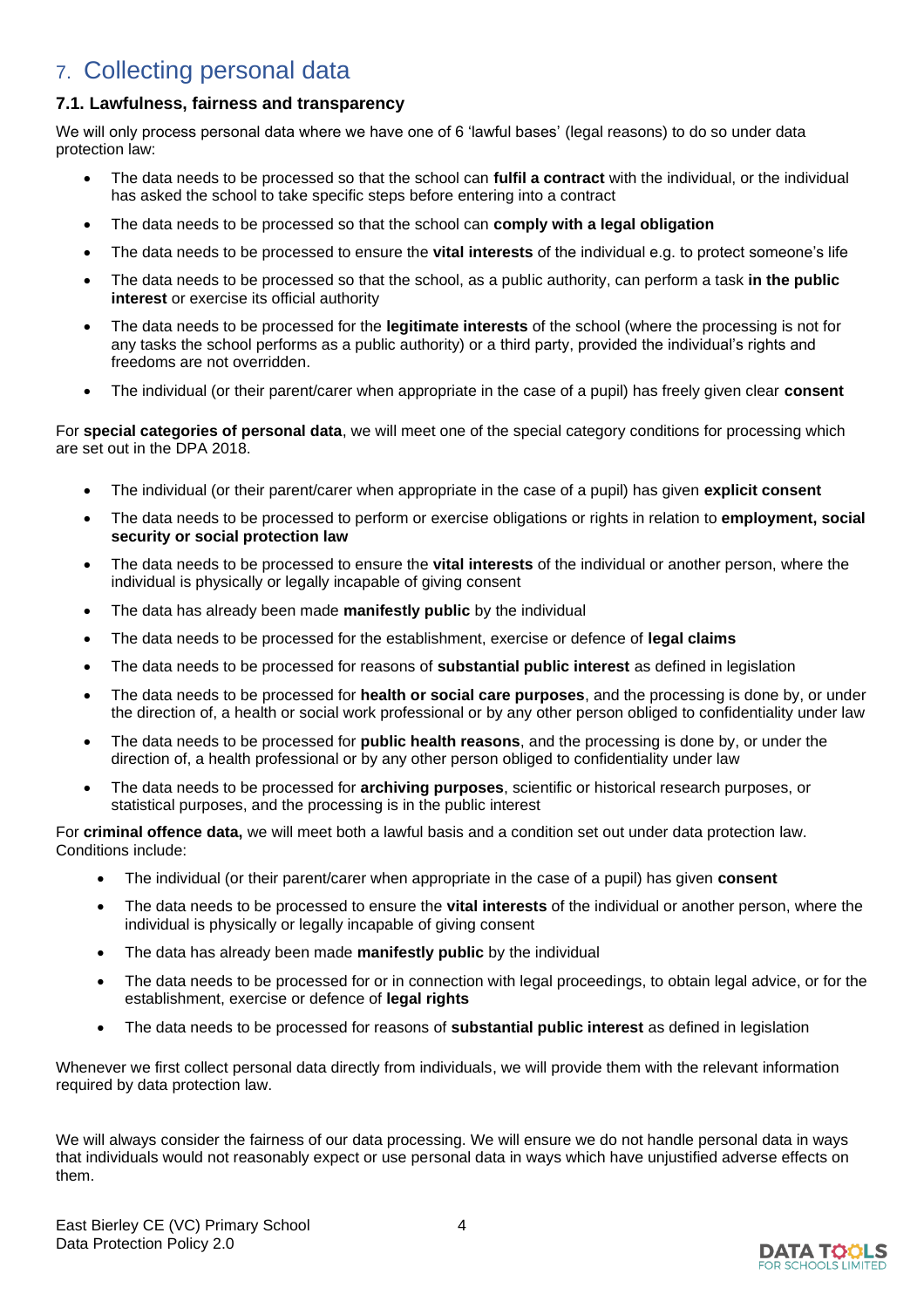#### **7.2. Limitation, minimisation and accuracy**

We will only collect personal data for specified, explicit and legitimate reasons. We will explain these reasons to the individuals when we first collect their data.

If we want to use personal data for reasons other than those given when we first obtained it, we will inform the individuals concerned before we do so and seek consent where necessary.

Staff must only process personal data where it is necessary in order to do their jobs.

We will keep data accurate and, where necessary, up to date. Inaccurate data will be rectified or erased when appropriate.

When staff no longer need the personal data they hold, they must ensure it is deleted or anonymised. This will be done in accordance with the school's records management policy.

## 8. Sharing personal data

We will share personal data if;

- There is an issue with a pupil or parent/carer that puts the safety of others at risk
- We need to liaise with other agencies we will seek consent if necessary, before doing this
- Our suppliers or contractors need data to enable us to provide services to our staff and pupils for example, IT companies. When doing this, we will:
	- $\circ$  Only appoint suppliers or contractors which can provide sufficient guarantees that they comply with data protection law
	- $\circ$  Establish a contract with the supplier or contractor to ensure the fair and lawful processing of any personal data we share
	- o Only share data that the supplier or contractor needs to carry out their service

We will also share personal data with law enforcement agencies where we are legally required to do so.

We may also share personal data with emergency services and local authorities to help them to respond to an emergency situation that affects any of our pupils or staff.

Where we transfer personal data internationally, we will do so in accordance with data protection law.

A record of all data sharing will be maintained.

## 9. Individuals rights

Individuals also have the right to:

- Access their personal data and supplementary information
- Withdraw their consent to processing at any time
- Ask us to rectify, erase or restrict processing of their personal data, or object to the processing of it (in certain circumstances)
- Prevent use of their personal data for direct marketing
- Object to processing which has been justified on the basis of public interest or legitimate interests
- Request a copy of agreements under which their personal data is transferred outside of the European Economic Area
- Challenge decisions based solely on automated decision making or profiling (i.e. making decisions or evaluating certain things about an individual based on their personal data with no human involvement)
- Be notified of a data breach in certain circumstances
- Make a complaint to the ICO
- Ask for their personal data to be transferred to a third party in a structured, commonly used and machinereadable format (in certain circumstances)

Individuals should submit any request to exercise these rights to the DPO via the school office. If staff receive such a request, they must immediately inform the DPO.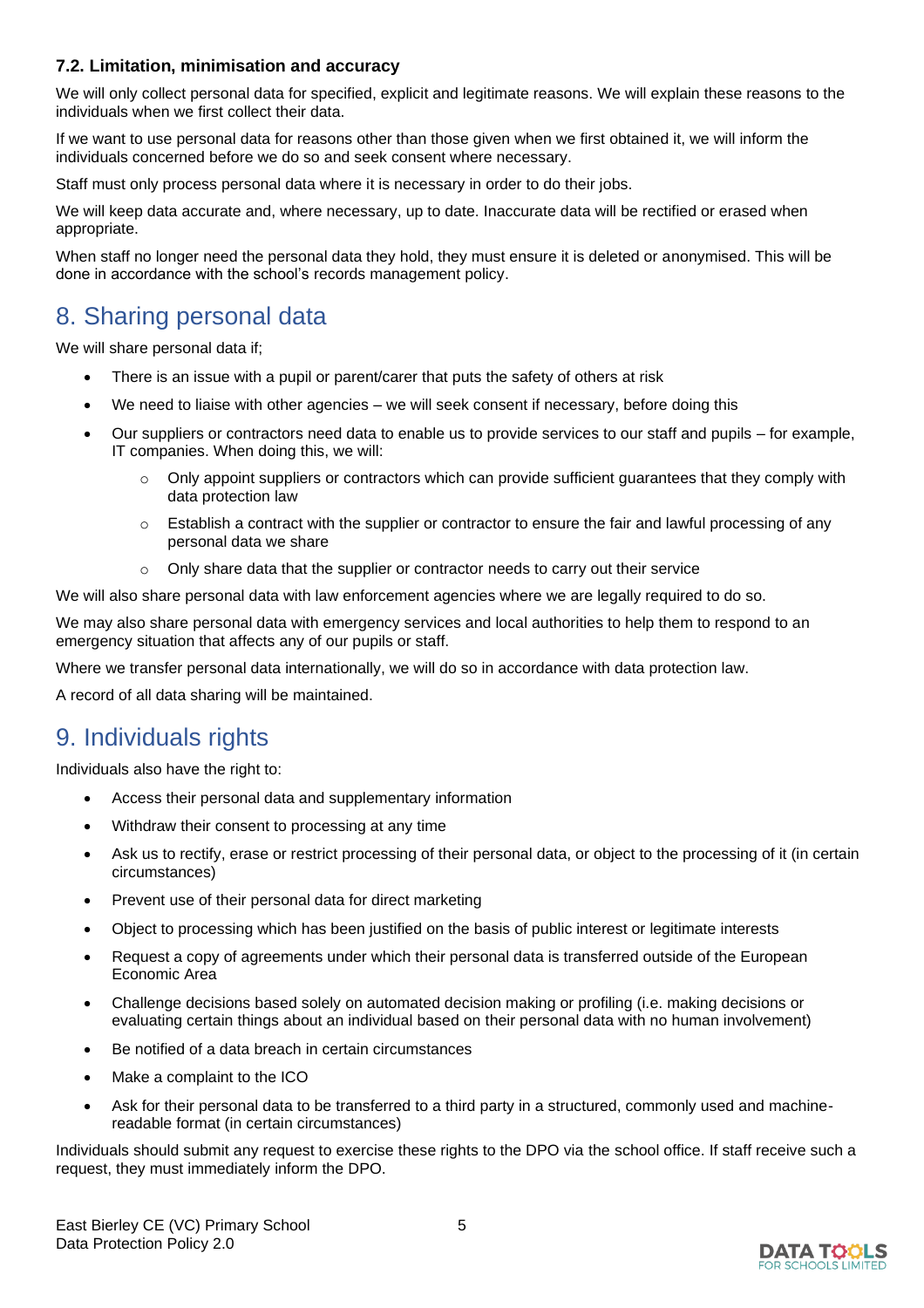All requests to exercise an individual's rights will be acknowledged as soon as practicable and fully responded to within one month of receipt of the request. In complex cases the school may apply an extension of up to two months.

When we refuse a request, we will tell the individual why, and tell them they have the right to complain to the ICO or they can seek to enforce their rights through the courts.

#### **9.1. Subject access requests**

Individuals have a right to make a 'subject access request' to gain access to personal information that the school holds about them. This includes:

- Confirmation that their personal data is being processed
- Access to a copy of the data
- The purposes of the data processing
- The categories of personal data concerned
- Who the data has been, or will be, shared with
- How long the data will be stored for, or if this isn't possible, the criteria used to determine this period
- The source of the data, if not the individual
- Whether any automated decision-making is being applied to their data, and what the significance and consequences of this might be for the individual

Subject access requests can be submitted by any method of communication to anybody within the organisation. The school would prefer to receive written requests and may ask individuals to complete the request form available in Appendix 4. Requests should include the following information

- Name of individual
- Correspondence address
- Contact number and email address
- Details of the information requested

If staff receive a subject access request, they must immediately forward it to the DPO, via the school's Data Protection Lead.

#### **9.1.1. Children and subject access requests**

Personal data about a child belongs to that child, and not the child's parents or carers. For a parent or carer to make a subject access request with respect to their child, the child must either be unable to understand their rights and the implications of a subject access request or have given their consent.

Children below the age of 12 are generally not regarded to be mature enough to understand their rights and the implications of a subject access request. Therefore, most subject access requests from parents or carers of pupils at our school may be granted without the express permission of the pupil. This is not a rule and a pupil's ability to understand their rights will always be judged on a case-by-case basis.

#### **9.1.2. Responding to subject access requests**

When responding to requests, we:

- May ask the individual to provide 2 forms of identification
- May contact the individual via phone to confirm the request was made
- Will respond without delay and within 1 month of receipt of the request (or receipt of confirmation of any additional information requested and proof of identity)
- Will provide the information free of charge
- May tell the individual we will comply within 3 months of receipt of the request, where a request is complex or numerous. We will inform the individual of this within 1 month, and explain why the extension is necessary

We will not disclose information if it:

- Might cause serious harm to the physical or mental health of the pupil or another individual
- Would reveal that the child is at risk of harm, where the disclosure of that information would not be in the child's best interests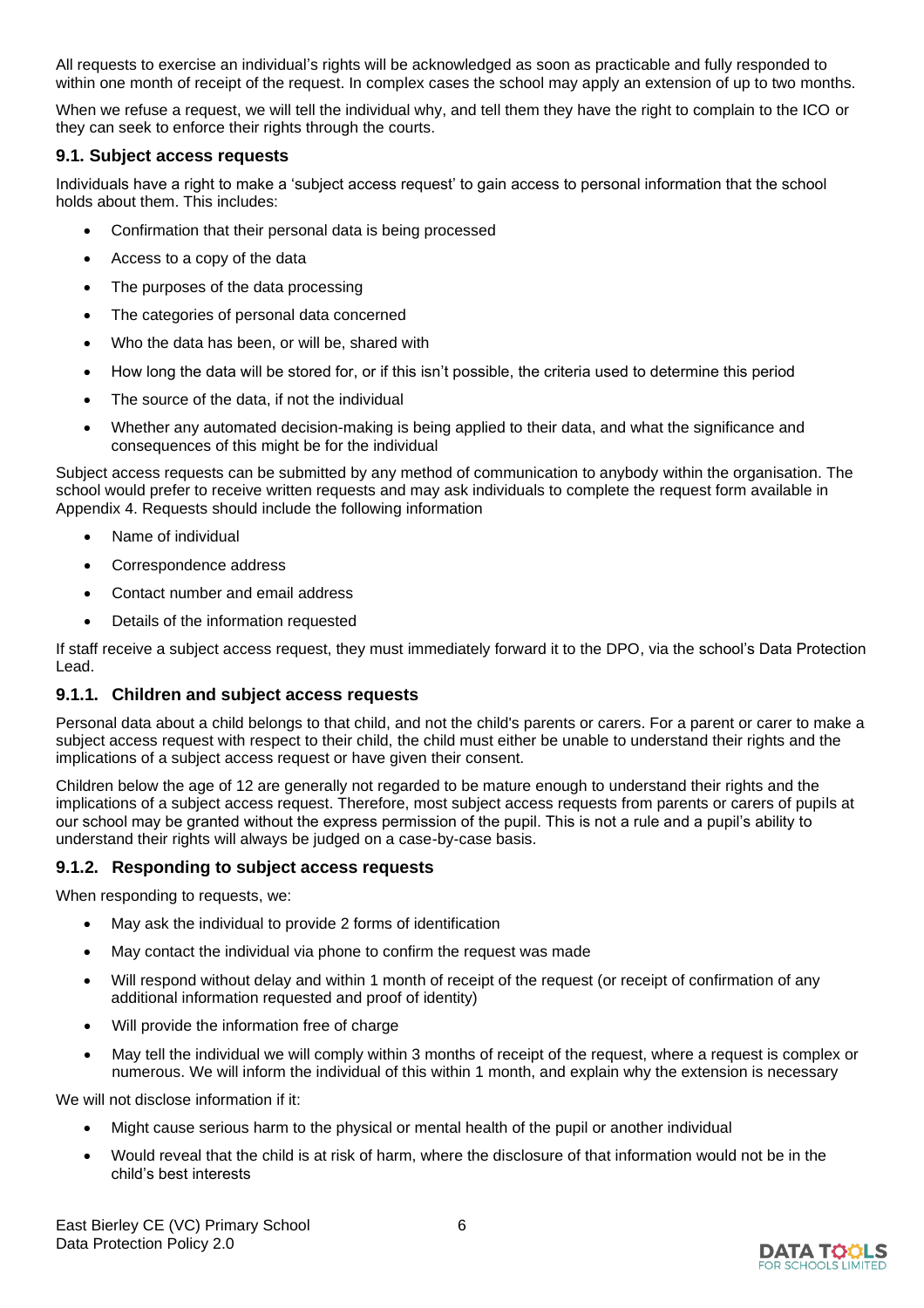- Would include another person's personal data that we can't reasonably anonymise, and we don't have the other person's consent and it would be unreasonable to proceed without it
- Is part of certain sensitive documents, such as those related to crime, immigration, legal proceedings or legal professional privilege, management forecasts, negotiations, confidential references, or exam scripts

If the request is unfounded or excessive, we may refuse to act on it, or charge a reasonable fee which takes into account administrative costs. We will take into account whether the request is repetitive in nature when making this decision.

#### **9.2. Rectification of personal data**

Individuals are entitled to have any inaccurate or incomplete personal data rectified.

Where the personal data in question has been disclosed to third parties, the school will inform them of the need for rectification where possible. Where appropriate, the school will inform the individual about the third parties that the data has been disclosed to.

#### **9.3. Erasure of personal data**

Individuals hold the right to request the deletion or removal of personal data where there is no compelling reason for its continued processing.

Individuals have the right to erasure in the following circumstances:

- Where the personal data is no longer necessary in relation to the purpose for which it was originally collected/processed
- When the individual withdraws their consent
- When the individual objects to the processing and there is no overriding legitimate interest for continuing the processing
- The personal data was unlawfully processed
- The personal data is required to be erased in order to comply with a legal obligation

The school has the right to refuse a request for erasure where the personal data is being processed for the following reasons:

- To exercise the right of freedom of expression and information
- To comply with a legal obligation for the performance of a public interest task or exercise of official authority
- For public health purposes in the public interest
- For archiving purposes in the public interest, scientific research, historical research or statistical purposes
- The exercise or defence of legal claims

Where personal data has been disclosed to third parties, they will be informed about the erasure of the personal data, unless it is impossible or involves disproportionate effort to do so.

Where personal data has been made public within an online environment, the school will inform other organisations who process the personal data to erase links to and copies of the personal data in question.

#### **9.4. Restriction to the processing of personal data**

Individuals have the right to block or suppress the school's processing of personal data. In the event that processing is restricted, the school will store the personal data, but not further process it, guaranteeing that just enough information about the individual has been retained to ensure that the restriction is respected in future.

The school will restrict the processing of personal data in the following circumstances:

- Where an individual contests the accuracy of the personal data, processing will be restricted until the school has verified the accuracy of the data
- Where an individual has objected to the processing and the school is considering whether their legitimate grounds override those of the individual
- Where processing is unlawful, and the individual opposes erasure and requests restriction instead
- Where the school no longer needs the personal data, but the individual requires the data to establish, exercise or defend a legal claim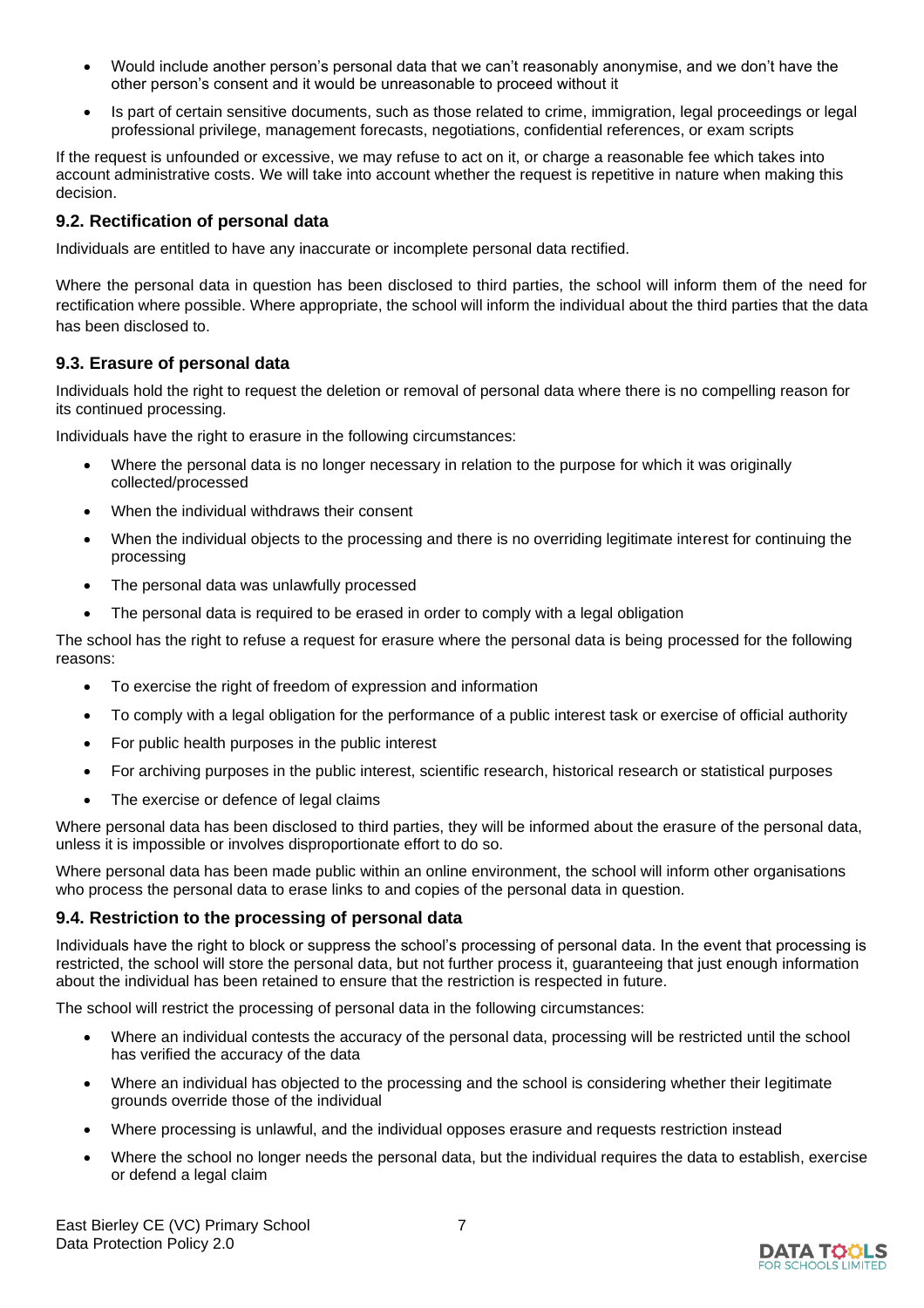If the personal data in question has been disclosed to third parties, the school will inform them about the restriction on the processing of the personal data, unless it is impossible or involves disproportionate effort to do so.

The school will inform individuals when a restriction on processing has been lifted.

#### **9.5. Right to data portability**

Individuals have the right to obtain and reuse their personal data for their own purposes across different services. Personal data can be easily moved, copied or transferred from one IT environment to another in a safe and secure manner, without hindrance to usability.

The right to data portability only applies in the following cases:

- To personal data that an individual has provided to a controller
- Where the processing is based on the individual's consent or for the performance of a contract
- When processing is carried out by automated means

Personal data will be provided in a structured, commonly used and machine-readable form. The school will provide the information free of charge. Where feasible, data will be transmitted directly to another organisation at the request of the individual.

The school is not required to adopt or maintain processing systems which are technically compatible with other organisations.

In the event that the personal data concerns more than one individual, the school will consider whether providing the information would prejudice the rights of any other individual.

#### **9.6. Right to object**

The school will inform individuals of their right to object at the first point of communication, and this information will be outlined in the privacy notice and explicitly brought to the attention of the data subject, ensuring that it is presented clearly and separately from any other information.

Individuals have the right to object to the following:

- Processing based on legitimate interests or the performance of a task in the public interest
- Direct marketing
- Processing for purposes of scientific or historical research and statistics.

Where personal data is processed for the performance of a legal task or legitimate interests:

- An individual's grounds for objecting must relate to his or her particular situation.
- The school will stop processing the individual's personal data unless the processing is for the establishment, exercise or defence of legal claims, or, where the school can demonstrate compelling legitimate grounds for the processing, which override the interests, rights and freedoms of the individual.

Where personal data is processed for direct marketing purposes:

- The school will stop processing personal data for direct marketing purposes as soon as an objection is received.
- The school cannot refuse an individual's objection regarding data that is being processed for direct marketing purposes.

Where personal data is processed for research purposes:

- The individual must have grounds relating to their particular situation in order to exercise their right to object.
- Where the processing of personal data is necessary for the performance of a public interest task, the school is not required to comply with an objection to the processing of the data.

#### **9.7. Automated decision making and profiling**

Individuals have the right not to be subject to a decision when:

- It is based on automated processing, e.g. profiling.
- It produces a legal effect or a similarly significant effect on the individual.

The school will take steps to ensure that individuals are able to obtain human intervention, express their point of view, and obtain an explanation of the decision and challenge it.

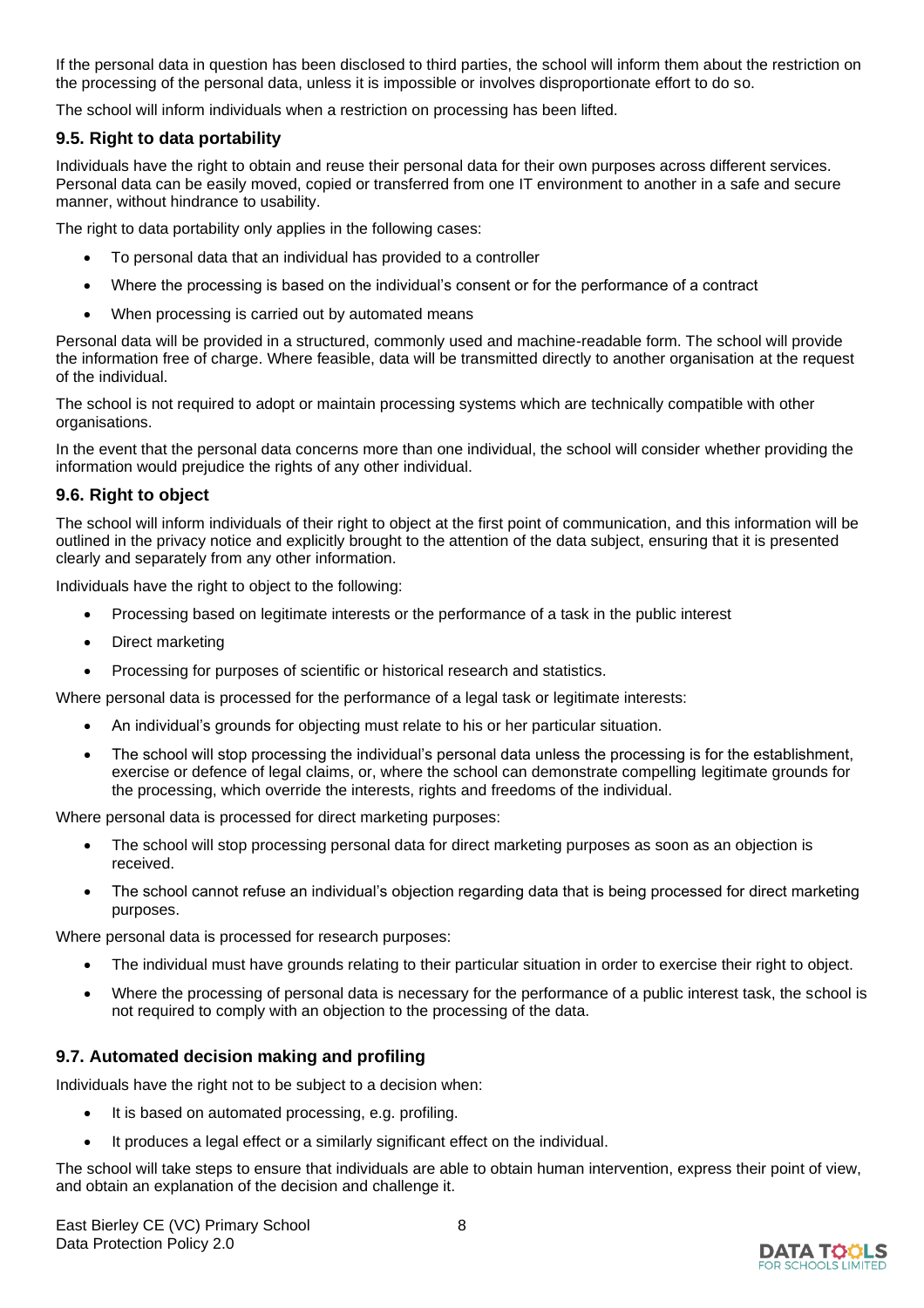When automatically processing personal data for profiling purposes, the school will ensure that the appropriate safeguards are in place, including:

- Ensuring processing is fair and transparent by providing meaningful information about the logic involved, as well as the significance and the predicted impact.
- Using appropriate mathematical or statistical procedures.
- Implementing appropriate technical and organisational measures to enable inaccuracies to be corrected and minimise the risk of errors.
- Securing personal data in a way that is proportionate to the risk to the interests and rights of the individual and prevents discriminatory effects.

Automated decisions must not concern a child or be based on the processing of sensitive data, unless:

- The school has the explicit consent of the individual.
- The processing is necessary for reasons of substantial public interest on the basis of legal statute

## 10. Parental requests to see the educational record

Parents, or those with parental responsibility, have a legal right to free access to their child's educational record (which includes most information about a pupil) within 15 school days of receipt of a written request.

This right applies as long as the pupil concerned is aged under 18.

There are certain circumstances in which this right can be denied, such as if releasing the information might cause serious harm to the physical or mental health of the pupil or another individual, or if it would mean releasing exam marks before they are officially announced.

## 11. CCTV

We use CCTV in various locations around the school site to ensure it remains safe. We will adhere to the ICO's code of practice for the use of CCTV. It should be noted that this guidance has yet to be updated to reflect the latest legislation. Please refer to our CCTV policy for further details.

We do not need to ask individuals' permission to use CCTV, but we make it clear where individuals are being recorded. Security cameras are clearly visible and accompanied by prominent signs explaining that CCTV is in use.

### 12. Photographs and videos

As part of our school activities, we may take photographs and record images of individuals within our school. Photographs and videos are an important part of recording and evidencing a child's education and will routinely be used within school and on educational activities out of school.

We will obtain written consent from parents/carers for photographs and videos to be taken of their child for communication, marketing and promotional materials. We will clearly explain how the photograph and/or video will be used to both the parent/carer and pupil.

Any photographs and videos taken by parents/carers at school events for their own personal use are not covered by data protection legislation. However, we will ask that photos or videos with other pupils are not shared publicly on social media for safeguarding reasons, unless all the relevant parents/carers have agreed to this.

Uses may include:

- Within school on notice boards and in school magazines, brochures, newsletters, etc.
- Outside of school by external agencies such as the school photographer, newspapers, campaigns
- Online on our school website or social media pages

Consent can be refused or withdrawn at any time. If consent is withdrawn, we will delete the photograph or video and not distribute it further.

When using photographs and videos in this way we will not accompany them with any other personal information about the child, to ensure they cannot be identified.

## 13. Data security

We will protect personal data and keep it safe from unauthorised or unlawful access, alteration, processing or disclosure, and against accidental or unlawful loss, destruction or damage.

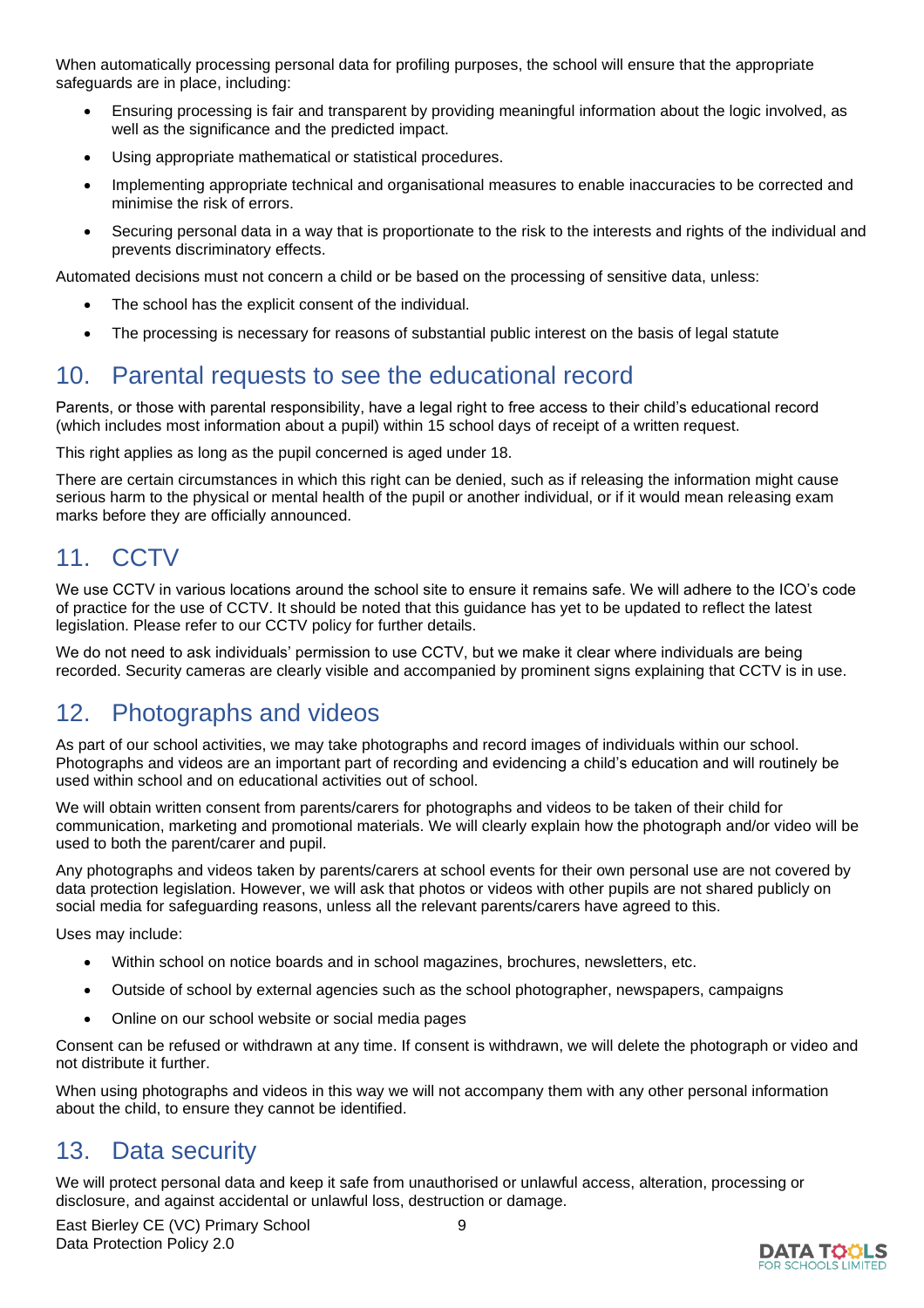In particular:

- Paper-based records and portable electronic devices, such as laptops and hard drives that contain personal data are kept under lock and key when not in use
- Papers containing confidential personal data must not be left on office and classroom desks, on staffroom tables, or left anywhere else where there is general access
- Where personal information that could be considered private or confidential is taken off the premises, either in electronic or paper format, staff will take extra care to follow the same procedures for security, e.g. keeping devices and paper under lock and key and encrypting electronic data The person taking the information from the school premises accepts full responsibility for the security of the data
- National Cyber Security Centre guidance on passwords will be followed. Staff and pupils are reminded that they should not reuse passwords from other sites. Multi-factor authentication will be enabled on all systems that hold or communicate sensitive data.
- Encryption software is used to protect all portable devices and removable media, such as laptops and USB devices
- Computers and other electronic devices will be locked when they are not in use, this should be automated to a minimum possible time
- Staff, pupils or governors who store personal information on their personal devices are expected to follow the same security procedures as for school-owned equipment. (See our policies on IT security and acceptable use)
- Where we need to share personal data with a third party, we carry out due diligence and take reasonable steps to ensure it is stored securely and adequately protected (see section 8)
- Emails containing sensitive or confidential information sent by the school are password-protected or encrypted if there are unsecure servers between the sender and the recipient
- Circular emails are sent blind carbon copy (bcc), so email addresses are not disclosed to other recipients
- Under no circumstances are visitors allowed access to confidential or personal information. Visitors to areas of the school containing sensitive information are supervised at all times
- The physical security of the school's buildings and storage systems, and access to them, is reviewed regularly. If an increased risk in vandalism/burglary/theft is identified, extra measures to secure data storage will be put in place
- The school has appropriate backups of electronic data with critical data backed up offsite. Continuity and recovery measures are in place including secure copies of administrative logins and passwords to all systems

## 14. Disposal of records

Personal data that is no longer needed will be disposed of securely. Personal data that has become inaccurate or out of date will also be disposed of securely, where we cannot or do not need to rectify or update it.

For example, we will cross-shred or incinerate paper-based records, and overwrite or delete electronic files. We may use a third party to safely dispose of records on the school's behalf. If we do so, we will require the third party to provide sufficient guarantees that it complies with data protection law.

## 15. Personal data breaches

The school will make all reasonable endeavours to reduce the possibility of personal data breaches. Breaches are likely to happen, and it is important that staff have an open culture and report all possible breaches and near misses.

In the event of a suspected data breach, we will follow the procedure set out in appendix 2

When appropriate, we will report the data breach to the ICO within 72 hours. Such breaches in a school context may include, but are not limited to:

- A non-anonymised dataset being published on the school website which shows the exam results of pupils eligible for the pupil premium
- Safeguarding information being made available to an unauthorised person
- The theft of a school laptop containing non-encrypted personal data about pupils

A log detailing all breaches and associated actions and measures to prevent a recurrence will be maintained.

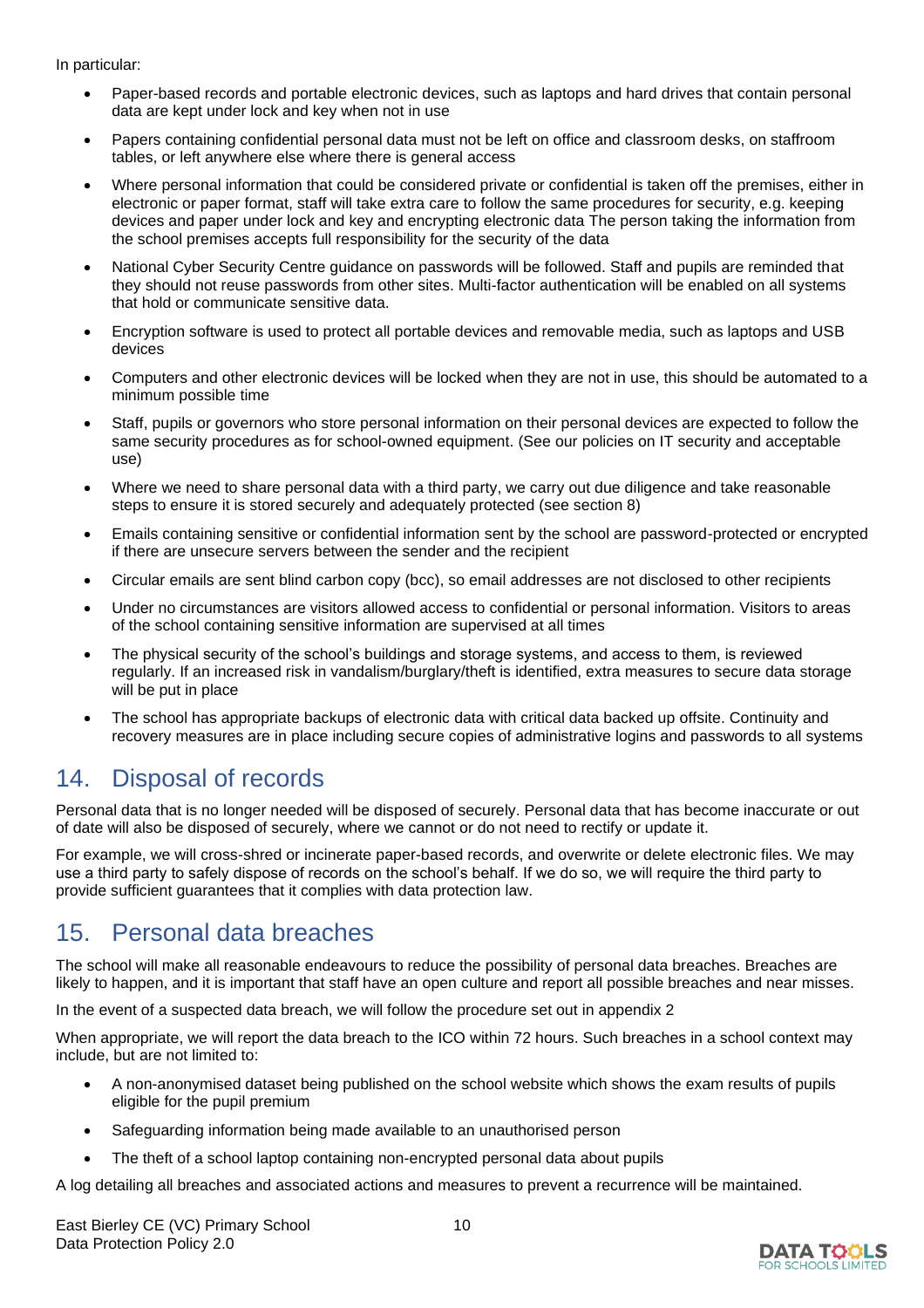## 16. Training

All staff and governors are provided with regular data protection training. All new staff will have role specific data protection training included in their induction process.

Data protection will also form part of continuing professional development, where changes to legislation, guidance or the school's processes make it necessary.

## 17. Monitoring arrangements

The DPO is responsible for monitoring and reviewing this policy.

This policy will be reviewed **every 2 years** and shared with the full governing body.

## 18. Links with other policies

This data protection policy is linked to our:

- Freedom of information publication scheme
- Records management policy
- Safeguarding policy

*.*

Computer acceptable use policy

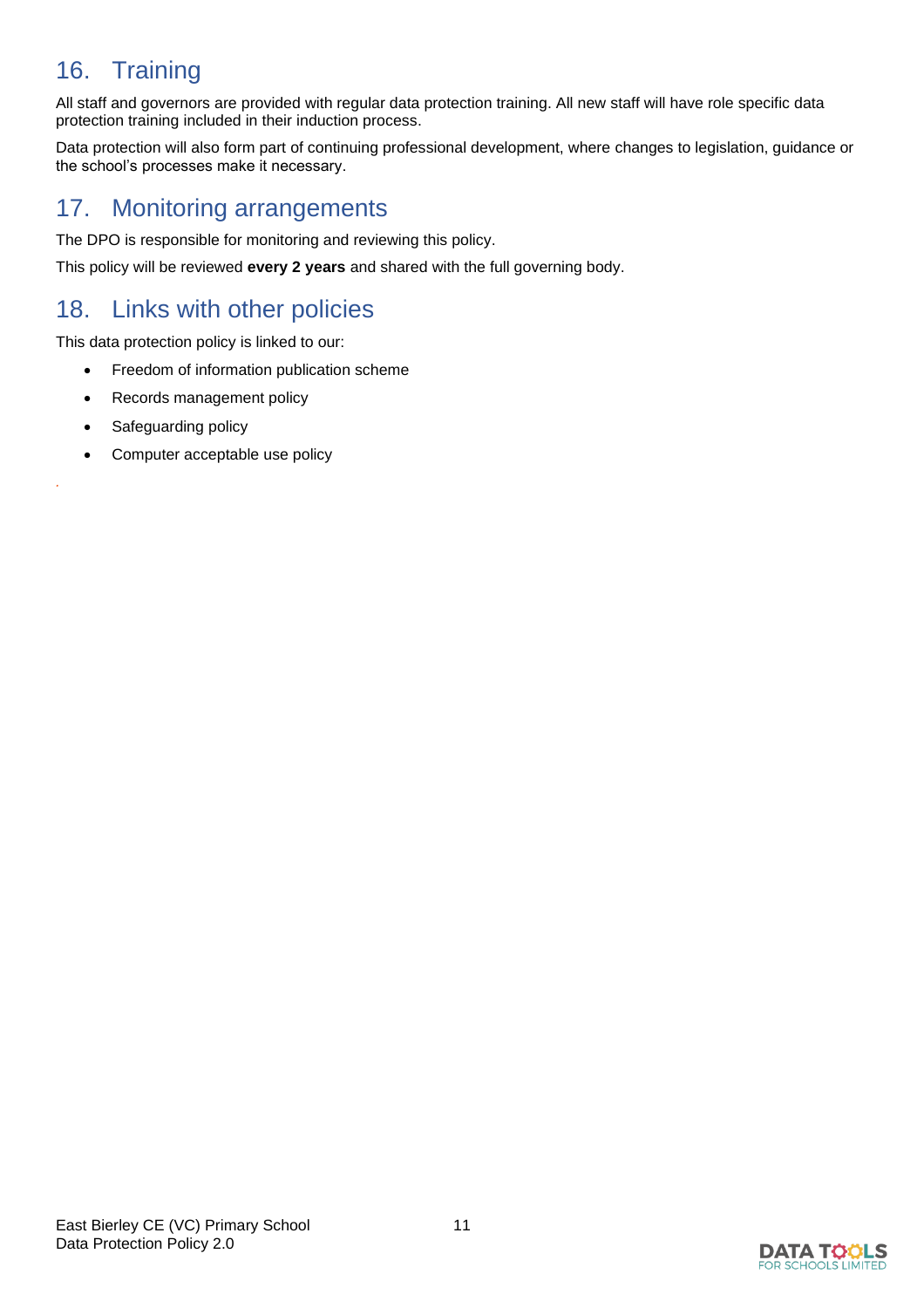## Appendix 1 Definitions

| <b>Term</b>                         | <b>Definition</b>                                                                                                                                                                                                                                                                                                                                                                                                           |
|-------------------------------------|-----------------------------------------------------------------------------------------------------------------------------------------------------------------------------------------------------------------------------------------------------------------------------------------------------------------------------------------------------------------------------------------------------------------------------|
| <b>Personal data</b>                | Any information relating to an identified, or identifiable, individual.<br>This may include the individual's:<br>Name (including initials)<br>Identification number<br>Location data<br>Online identifier, such as a username<br>It may also include factors specific to the individual's physical,<br>physiological, genetic, mental, economic, cultural or social identity.                                               |
| Special categories of personal data | Personal data which is more sensitive and so needs more protection,<br>including information about an individual's:<br>Racial or ethnic origin<br>Political opinions<br>Religious or philosophical beliefs<br>Trade union membership<br>Genetics<br>Biometrics (such as fingerprints, retina and iris patterns), where<br>used for identification purposes<br>Health - physical or mental<br>Sex life or sexual orientation |
| <b>Processing</b>                   | Anything done to personal data, such as collecting, recording, organising,<br>structuring, storing, adapting, altering, retrieving, using, disseminating,<br>erasing or destroying.<br>Processing can be automated or manual.                                                                                                                                                                                               |
| Data subject                        | The identified or identifiable individual whose personal data is held or<br>processed.                                                                                                                                                                                                                                                                                                                                      |
| Data controller                     | A person or organisation that determines the purposes and the means of<br>processing of personal data.                                                                                                                                                                                                                                                                                                                      |
| Data processor                      | A person or other body, other than an employee of the data controller,<br>who processes personal data on behalf of the data controller.                                                                                                                                                                                                                                                                                     |
| Personal data breach                | A breach of security leading to the accidental or unlawful destruction, loss,<br>alteration, unauthorised disclosure of, or access to personal data.                                                                                                                                                                                                                                                                        |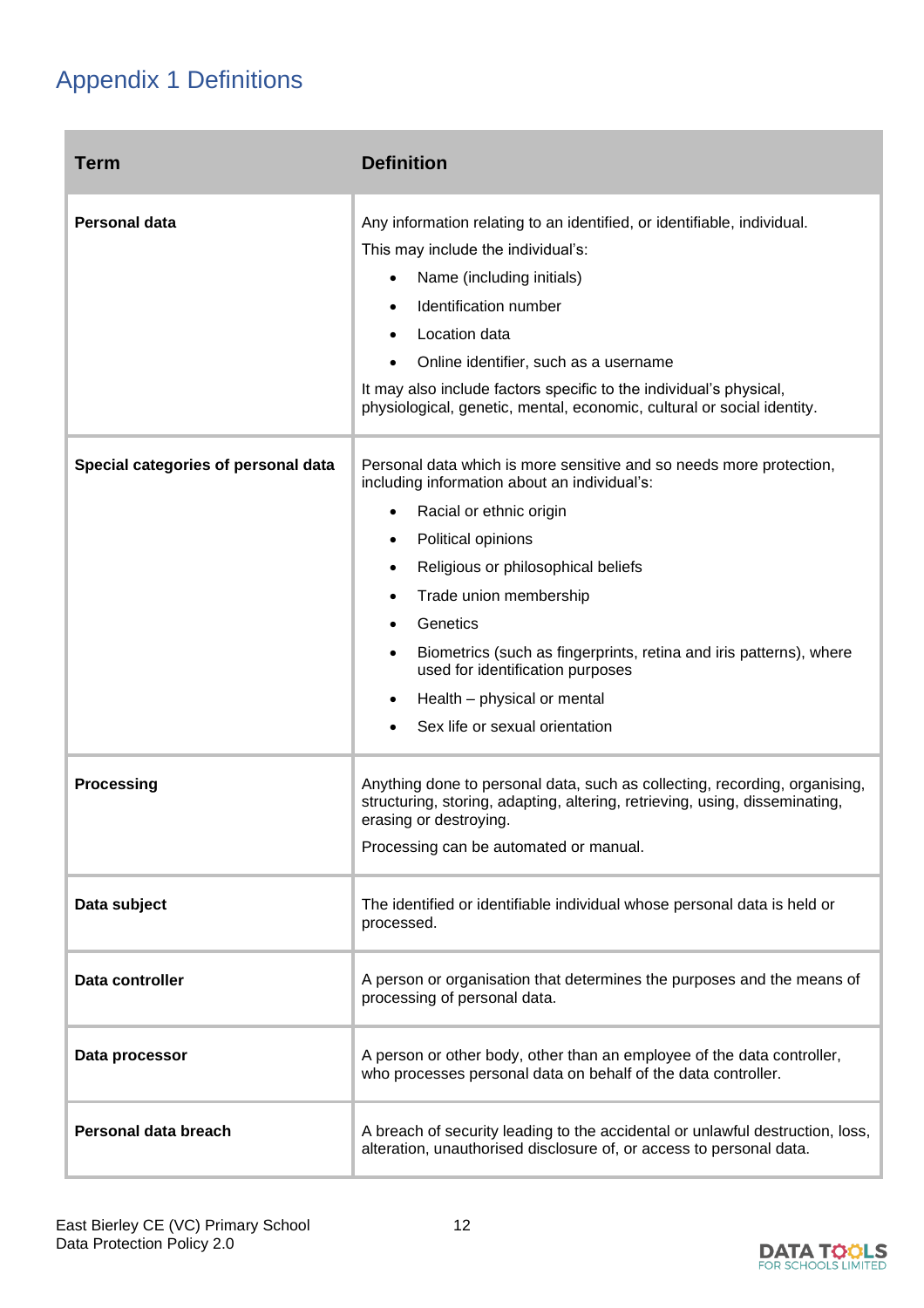## Appendix 2 – Data Breach Procedure.

The school holds large amounts of personal and sensitive data. Every care is taken to protect personal data and to avoid a data protection breach. In the event of data being lost or shared inappropriately, it is vital that appropriate action is taken to minimise any associated risk as soon as possible. This procedure applies to all personal and sensitive data held by the school and all school staff, Governors, volunteers and contractors, referred to herein after as 'staff'.

This breach procedure sets out the course of action to be followed by all staff at the school if a data protection breach takes place.

#### **Types of Breach**

A personal data breach is a breach of security leading to the accidental or unlawful destruction, loss, alteration, unauthorised disclosure of, or access to, personal data. This includes breaches that are the result of both accidental and deliberate causes. It also means that a breach is more than just about losing personal data.

Data protection breaches could be caused by a number of factors. A number of examples are shown below:

- Loss or theft of pupil, staff or governing body data and/ or equipment on which data is stored;
- Inappropriate access controls allowing unauthorised use;
- Equipment Failure;
- Poor data destruction procedures;
- Human Error;
- Cyber-attack;
- Hacking.

#### **Managing a Data Breach**

In the event that the School identifies or is notified of a personal data breach, the following steps should followed:

1. The person who discovers/receives a report of a breach must inform the Data Protection Lead in school who will inform the School's Data Protection Officer (DPO). If the breach occurs or is discovered outside normal working hours, this should begin as soon as is practicable.

2. The Data Protection Lead/DPO must ascertain whether the breach is still occurring. If so, steps must be taken immediately to minimise the effect of the breach. An example might be to shut down a system, or to alert relevant staff such as the IT technician.

3. As a registered Data Controller, it is the school's responsibility to take the appropriate action and conduct any investigation. If the breach is felt to be significant the Chair of Governors should be informed.

4. The Data Protection Lead/DPO must also consider whether the Police need to be informed. This would be appropriate where illegal activity is known or is believed to have occurred, or where there is a risk that illegal activity might occur in the future. In such instances, advice from the School's legal support should be obtained.

5. The Data Protection Lead/DPO must quickly take appropriate steps to recover any losses and limit the damage. Steps might include:

- Attempting to recover lost equipment.
- Contacting the relevant Local Authority Departments, so that they are prepared for any potentially inappropriate enquiries ('phishing') for further information on the individual or individuals concerned. Consideration should be given to a global email to all school staff. If an inappropriate enquiry is received by staff, they should attempt to obtain the enquirer's name and contact details if possible and confirm that they

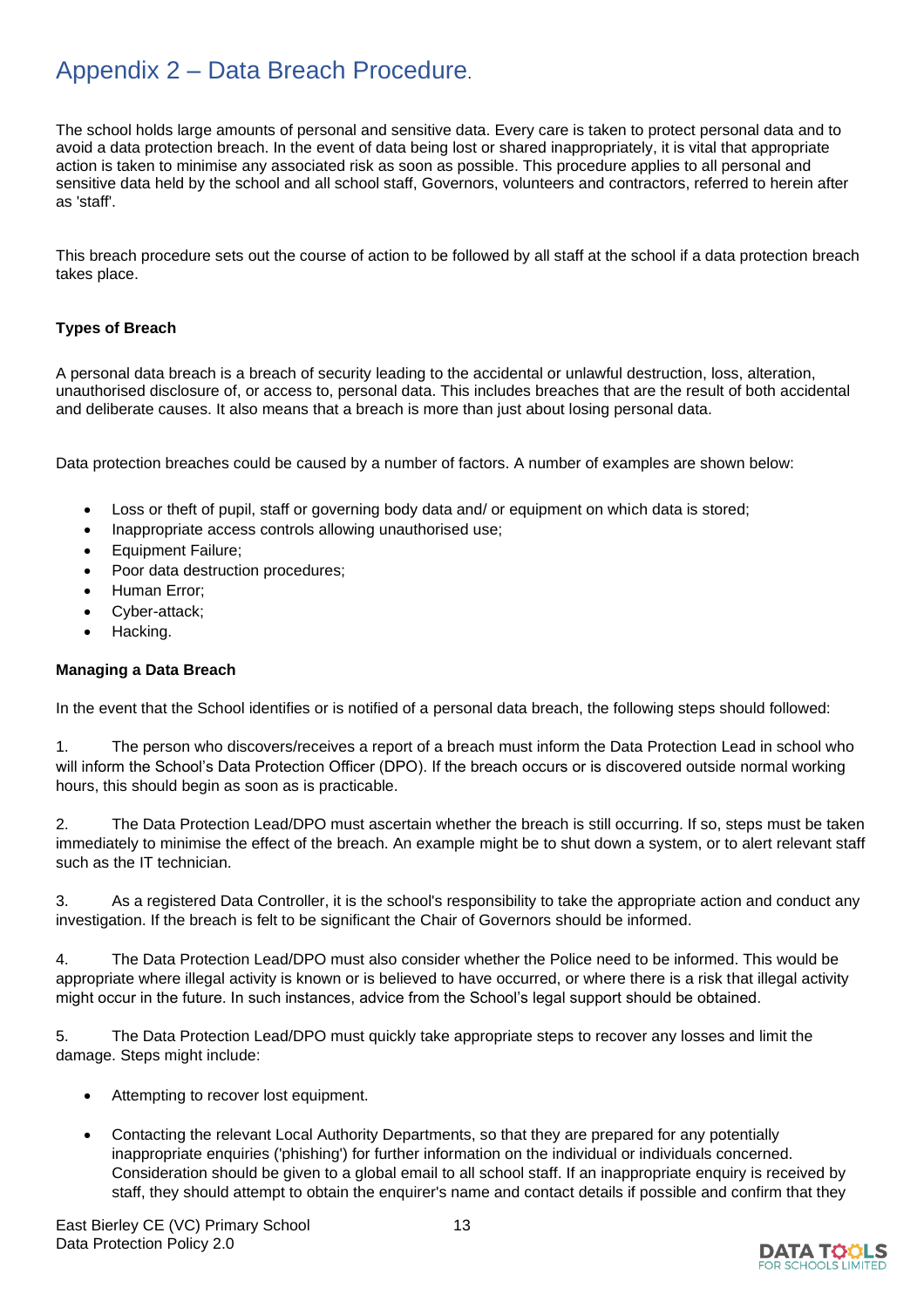will ring the individual, making the enquiry, back. Whatever the outcome of the call, it should be reported immediately to the Data Protection Lead/DPO

- Contacting the Local Authority Communications Division if part of the crisis service, so that they can be prepared to handle any press enquiries.
- The use of back-ups to restore lost/damaged/stolen data.
- If bank details have been lost/stolen, consider contacting banks directly for advice on preventing fraudulent use.
- If the data breach includes any entry codes or IT system passwords, then these must be changed immediately, and the relevant agencies and members of staff informed.

#### **Investigation**

In most cases, the next stage would be for the DPO to fully investigate the breach. The DPO should ascertain whose data was involved in the breach, the potential effect on the data subject and what further steps need to be taken to remedy the situation. The investigation should consider:

- The type of data;
- Its sensitivity;
- What protections were in place (e.g. encryption);
- What has happened to the data;
- Whether the data could be put to any illegal or inappropriate use;
- How many people are affected;
- What type of people have been affected (pupils, staff members, suppliers etc) and whether there are wider consequences to the breach.

A clear record should be made of the nature of the breach and the actions taken to mitigate it. The investigation should be completed as a matter of urgency due to the requirements to report notifiable personal data breaches to the Information Commissioner's Office (ICO). A more detailed review of the causes of the breach and recommendations for future improvements can be done once the matter has been resolved.

#### **Notification**

Some people/agencies may need to be notified as part of the initial containment. However, the decision will normally be made once an initial investigation has taken place. The DPO should decide whether anyone is notified of the breach. In the case of significant breaches, the ICO must be notified within 72 hours of the breach. Every incident should be considered on a case by case basis.

The report to the ICO should include the following information

- A description of the nature of the personal data breach including, where possible:
	- o The categories and approximate number of individuals concerned
	- $\circ$  The categories and approximate number of personal data records concerned
- The name and contact details of the DPO
- A description of the likely consequences of the personal data breach
- A description of the measures that have been, or will be taken, to deal with the breach and mitigate any possible adverse effects on the individual(s) concerned

If all the above details are not yet known, the DPO will report as much as they can within 72 hours. The report will explain that there is a delay, the reasons why, and when the DPO expects to have further information. The DPO will submit the remaining information as soon as possible

When notifying individuals, give specific and clear advice on what they can do to protect themselves and what the School is able to do to help them. You should also give them the opportunity to make a formal complaint if they wish (see the School's Complaints Procedure). The notification should include

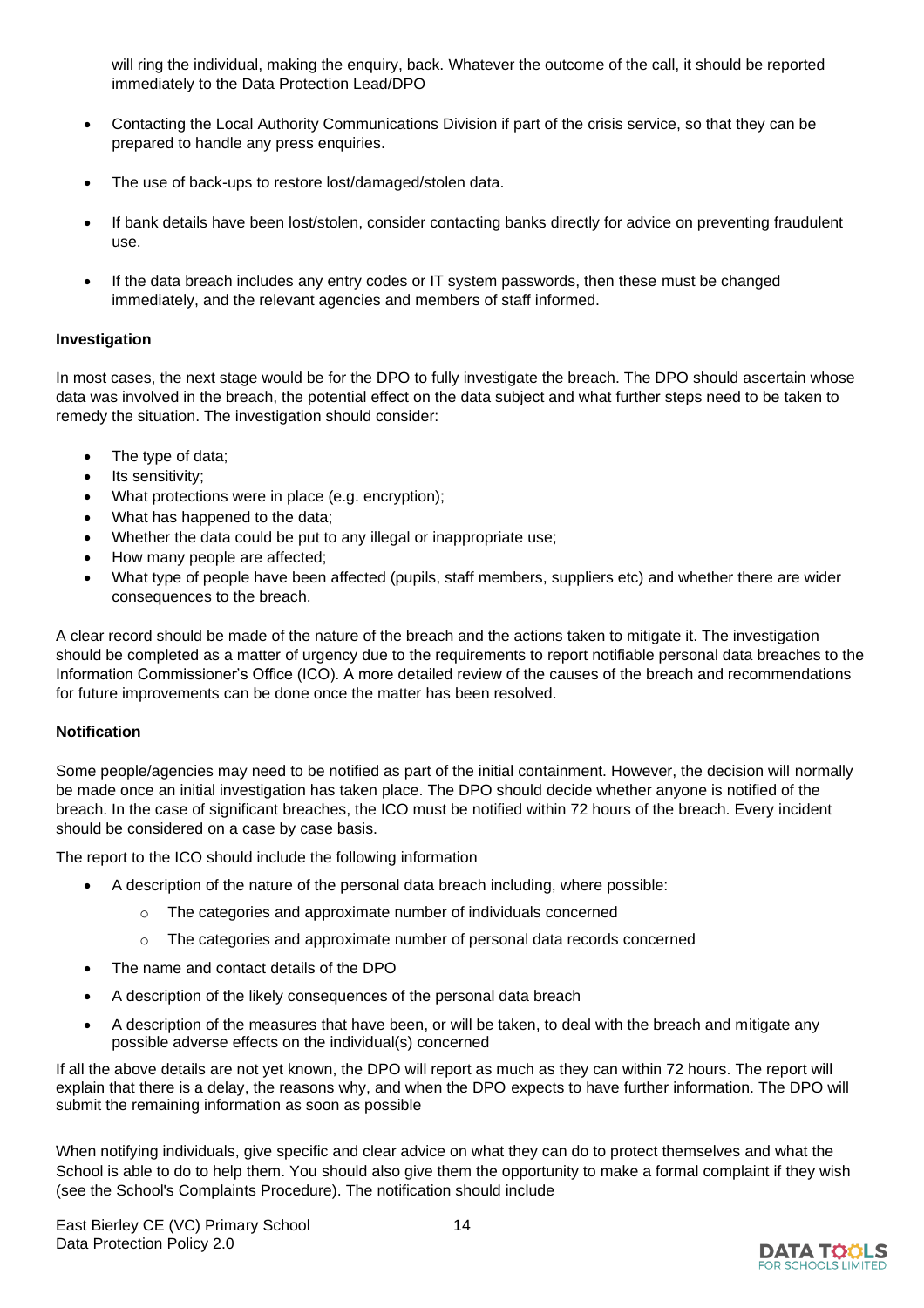- The name and contact details of the DPO
- A description of the likely consequences of the personal data breach
- A description of the measures that have been, or will be, taken to deal with the data breach and mitigate any possible adverse effects on the individual(s) concerned

#### **Review and Evaluation**

Once the initial breach management process is over, the Data Protection Lead and DPO should fully review both the causes of the breach and the effectiveness of the response to it. Reportable breaches should be reported to the next available Senior Management Team and Full Governors meeting for discussion. If systemic or ongoing problems are identified, then an action plan must be drawn up to put these right. If the breach warrants a disciplinary investigation, the manager leading the investigation should liaise with the school's HR provider for advice and guidance. This breach procedure may need to be reviewed after a breach or after legislative changes, new case law or new guidance.

#### **Implementation**

The Head Teacher/DPO should ensure that staff are aware of the School's Data Protection policy and its requirements including this breach procedure. This should be undertaken as part of induction, supervision and ongoing training. If staff have any queries in relation to the School's Data Protection policy and associated procedures, they should discuss this with their line manager, DPO or the Head Teacher.

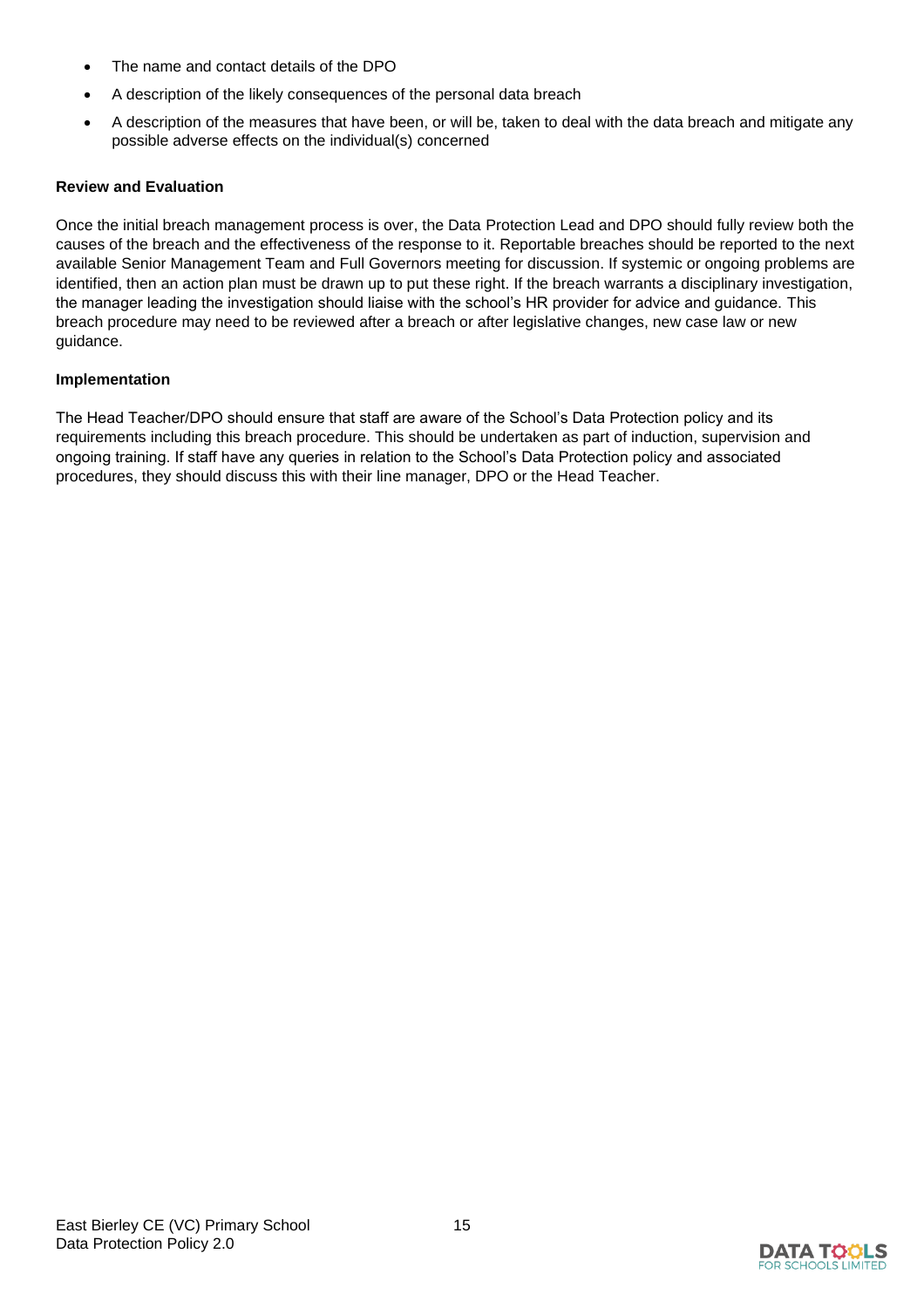## Appendix 3 – Data Breach Report Form

East Bierley CE (VC) Primary School Record of Data Protection Breach

Please complete the dark sections in the below form giving as much detail as possible. The form should be typed and saved and sent to the data protection lead as soon as possible

| <b>Completed by (Name):</b>                                                                                                                                                                                                                                                                                                                                                      |  |
|----------------------------------------------------------------------------------------------------------------------------------------------------------------------------------------------------------------------------------------------------------------------------------------------------------------------------------------------------------------------------------|--|
| <b>Job title:</b>                                                                                                                                                                                                                                                                                                                                                                |  |
| Contact e-mail address and phone number:                                                                                                                                                                                                                                                                                                                                         |  |
| Date breach occurred:                                                                                                                                                                                                                                                                                                                                                            |  |
| Date breach discovered:                                                                                                                                                                                                                                                                                                                                                          |  |
| Date breach reported:                                                                                                                                                                                                                                                                                                                                                            |  |
| Date investigation started:                                                                                                                                                                                                                                                                                                                                                      |  |
| Date investigation completed:                                                                                                                                                                                                                                                                                                                                                    |  |
| Description and nature of the breach:                                                                                                                                                                                                                                                                                                                                            |  |
| <b>Number of Data Subjects involved:</b>                                                                                                                                                                                                                                                                                                                                         |  |
| <b>Volume of personal data:</b>                                                                                                                                                                                                                                                                                                                                                  |  |
| <b>Category of personal data:</b><br>List the broad types of information                                                                                                                                                                                                                                                                                                         |  |
| Further details of the personal data:                                                                                                                                                                                                                                                                                                                                            |  |
| <b>Containment Action:</b><br>Summarise actions taken to recover from the mistake,<br>measures taken to mitigate any possible adverse<br>effects on the individual(s) concerned and actions<br>taken to stop it getting worse, e.g. 'collected<br>information', or 'asked recipient to delete it'.                                                                               |  |
| Risks as a result of the breach:<br>Describe the risks or consequences; for example, if the<br>in-formation contained financial data such as bank<br>account numbers, then there may be a risk of fraud, or<br>if the information contained sensitive health and<br>personal data then there may be a safeguarding issue<br>that could leave the affected individual vulnerable. |  |

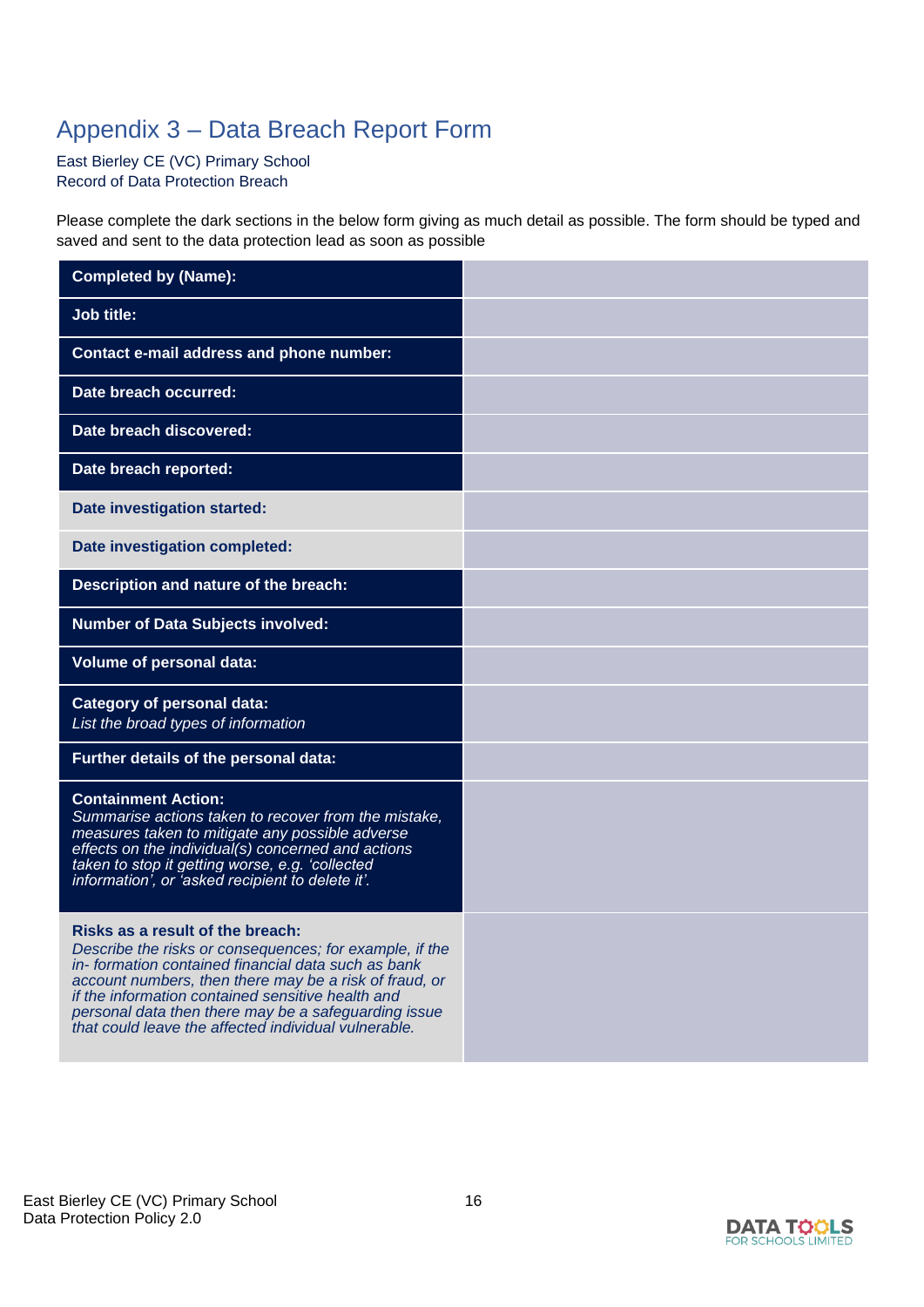| <b>Overall impact of the breach:</b><br>Consider: Sensitivity of the data; volume of data; and;<br>potential detriment to individuals.                                                                                                                                                                                                                                                                                                                                                                                                                                                                                                                                                                                                                                                                                              |                                                                                                                                                                                                                                                                                                                                                                                                                         |
|-------------------------------------------------------------------------------------------------------------------------------------------------------------------------------------------------------------------------------------------------------------------------------------------------------------------------------------------------------------------------------------------------------------------------------------------------------------------------------------------------------------------------------------------------------------------------------------------------------------------------------------------------------------------------------------------------------------------------------------------------------------------------------------------------------------------------------------|-------------------------------------------------------------------------------------------------------------------------------------------------------------------------------------------------------------------------------------------------------------------------------------------------------------------------------------------------------------------------------------------------------------------------|
| <b>Impact of the breach on Data Subject:</b>                                                                                                                                                                                                                                                                                                                                                                                                                                                                                                                                                                                                                                                                                                                                                                                        |                                                                                                                                                                                                                                                                                                                                                                                                                         |
| Assess who should be notified:<br>List and state why - informing people and<br>organisations that have experienced an incident can<br>be an important element in helping to manage the<br>situation. Notifying<br>a person whose information got misdirected, for<br>example, would help them to take precautions<br>against ID theft, fraud etc. Also consider if<br>notification would serve only to worry them without<br>any benefit; informing people about an incident is<br>not an end in<br>itself. Notification should have a clear purpose,<br>whether this is to enable individuals who may have<br>been affected to take steps to protect themselves or<br>to allow the appropriate regulatory bodies to perform<br>their functions, provide advice and deal with<br>complaints.<br><b>Notification recommendation:</b> |                                                                                                                                                                                                                                                                                                                                                                                                                         |
| Tick all those that apply, adding additional information if<br>required. Keep a record of the notification.                                                                                                                                                                                                                                                                                                                                                                                                                                                                                                                                                                                                                                                                                                                         |                                                                                                                                                                                                                                                                                                                                                                                                                         |
| <b>Evaluation:</b><br>Summarise the lessons learnt.<br>Measures to be taken by the school to reduce<br>the likelihood of such incidents from happening<br>again:<br>Consider adding to an action plan, with time for a<br>review to check if measures have been implemented.                                                                                                                                                                                                                                                                                                                                                                                                                                                                                                                                                        |                                                                                                                                                                                                                                                                                                                                                                                                                         |
| Senior staff sign off and recommendations:                                                                                                                                                                                                                                                                                                                                                                                                                                                                                                                                                                                                                                                                                                                                                                                          | The Head Teacher/Chair of Governors/DPO have read<br>and reviewed the form and discussed the matters with<br>relevant members of staff to reach the below<br>conclusions: Agree/Do not agree [delete as applicable]<br>with the assess- ment of risk and recommendations'<br>The breach is not/is [delete as applicable] deemed<br>report- able to the Information Commissioner.<br>[Add additional points as required] |
| Signature:                                                                                                                                                                                                                                                                                                                                                                                                                                                                                                                                                                                                                                                                                                                                                                                                                          |                                                                                                                                                                                                                                                                                                                                                                                                                         |
| Name:                                                                                                                                                                                                                                                                                                                                                                                                                                                                                                                                                                                                                                                                                                                                                                                                                               |                                                                                                                                                                                                                                                                                                                                                                                                                         |
| Job title:                                                                                                                                                                                                                                                                                                                                                                                                                                                                                                                                                                                                                                                                                                                                                                                                                          |                                                                                                                                                                                                                                                                                                                                                                                                                         |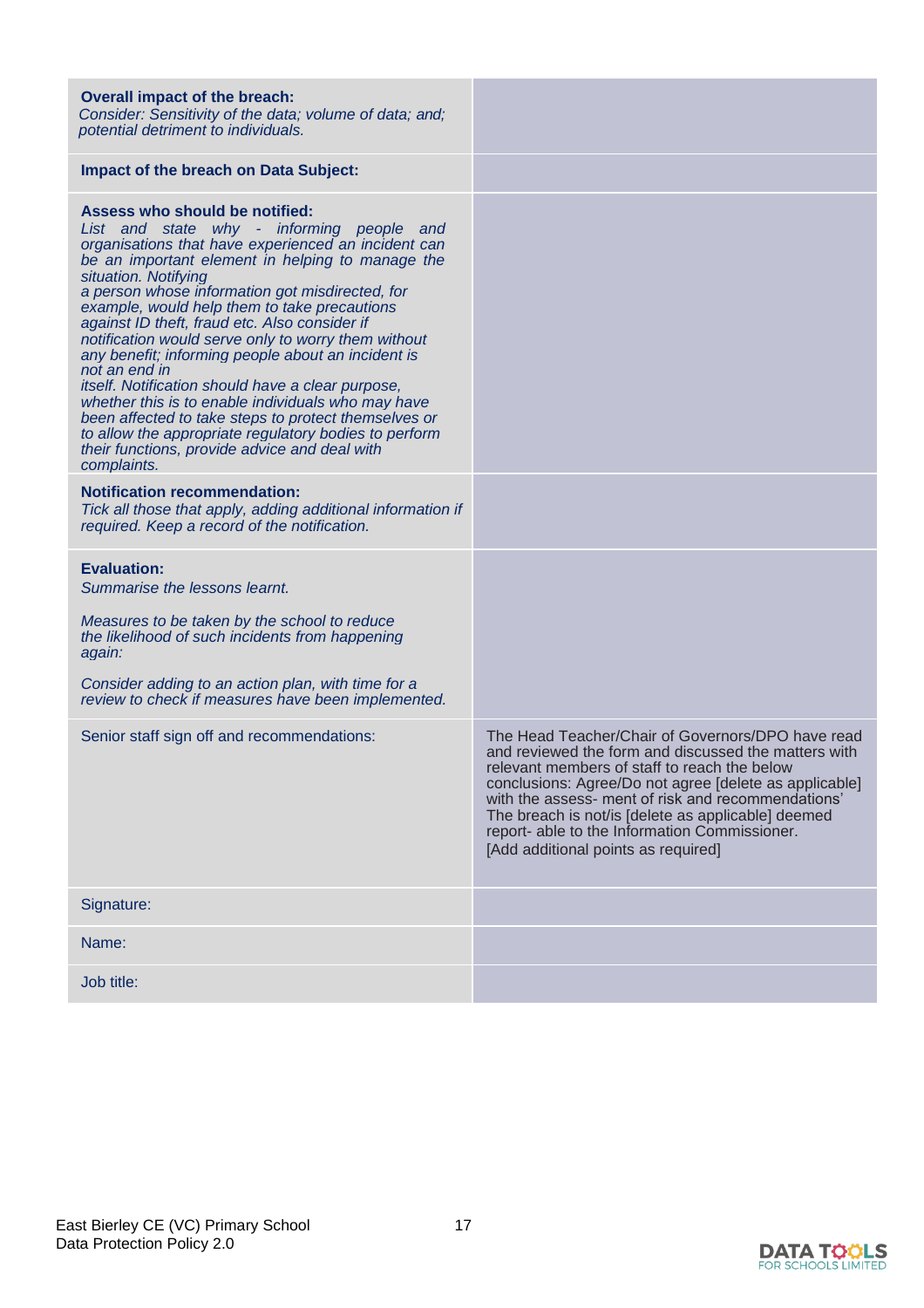## Appendix 4 – Data Subject Rights Request Form

If you wish to make a request for personal data or to exercise any of your other rights under Data Protection legislation, please complete the form below to enable us to meet your request. The form is not mandatory; however, it will help us to respond to your request as quickly as possible. The school will endeavour to respond to your request within one calendar month. We may extend this time if the request is complex, however we will inform you of this within one month of receipt of the request, together with the reason(s) for delay.

Personal information collected from you on this form, is required to enable your request to be appropriately processed, this personal information will only be used in connection with the processing of this request.

Please note: Before logging your request, we may require proof of identity by production of a passport, photo-driving licence, or a utility bill in your name and current address.

| Name                                                                             |                                                                                                       |                                      |
|----------------------------------------------------------------------------------|-------------------------------------------------------------------------------------------------------|--------------------------------------|
| Address                                                                          |                                                                                                       |                                      |
| Date of Birth:                                                                   |                                                                                                       |                                      |
| <b>Contact Phone</b><br>number:                                                  |                                                                                                       |                                      |
| Email Address:                                                                   |                                                                                                       |                                      |
| Type of request<br>(please tick)                                                 | <b>Subject Access Request</b><br>Correction of Data<br><b>Erasure Request</b><br>Restrict use of Data | $\Box$<br>$\Box$<br>$\Box$<br>$\Box$ |
| Details of<br>request (please<br>provide as much<br>information as<br>possible): |                                                                                                       |                                      |

**(Please turn over and complete the other side of this form)**